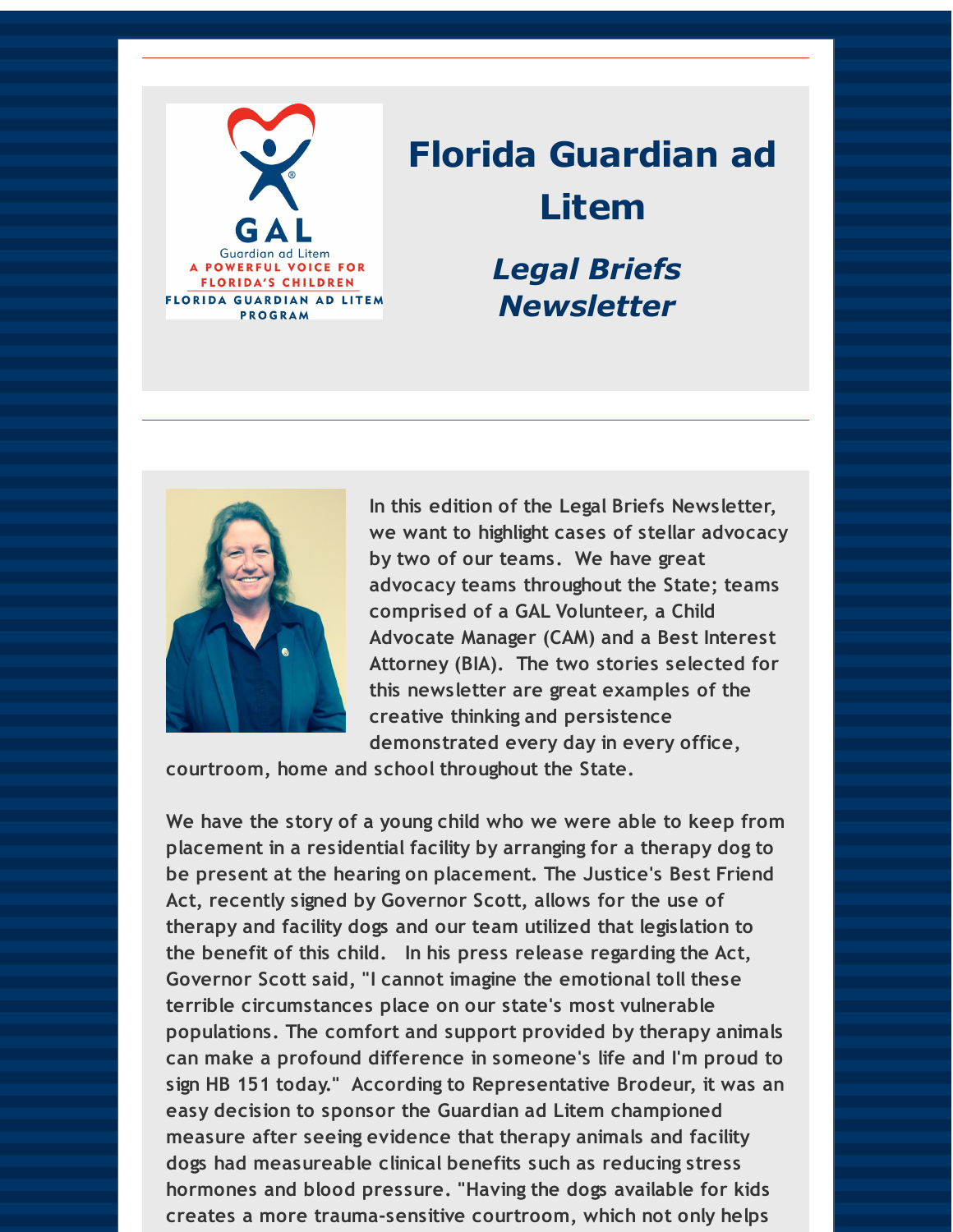**people who have experienced traumatic things, but enables victims and witnesses to better recollect facts and recount them to judges. Everybody wins." Thank you Governor Scott and Representative Brodeur, we agree-everyone wins!**

**We also have the story of a group of four siblings who were placed in separate foster homes. As you will see from the story, our team, with support and advice from local and regional leadership, successfully advocated for the children to be placed with family members in Georgia, in spite of a denied ICPC home study. The team refused to take no for an answer, broke down the barriers and engaged and worked with the family in order to do what was best for these kids. I don't want to spoil the story so I won't divulge any more facts.**

**Please enjoy reading the case law summaries, legislative updates and two of the many successes of our dedicated advocates. There will be more to come!**

**I hope you had a Happy and Safe Independence Day!**



**Video Recordings of all of the Disabilities Training Conference Workshops and General Sessions will be available on the Guardian ad Litem website soon.**

Paternity: Biological Father of Child Born to Intact Marriage Has Extremely Limited Rights and a "Casual Interest in Fatherhood" Found Insufficient To Trigger Constitutional Protection

M.L. v. Department of Children and Families, 2017WL1718807 (Fla. 4th DCA)

The putative father filed a motion to intervene in a TPR proceeding where child was born into an existing marriage. Although the putative father was named on the child's birth certificate and he was present at the shelter hearing, he waited 18 months to file a motion to intervene, after the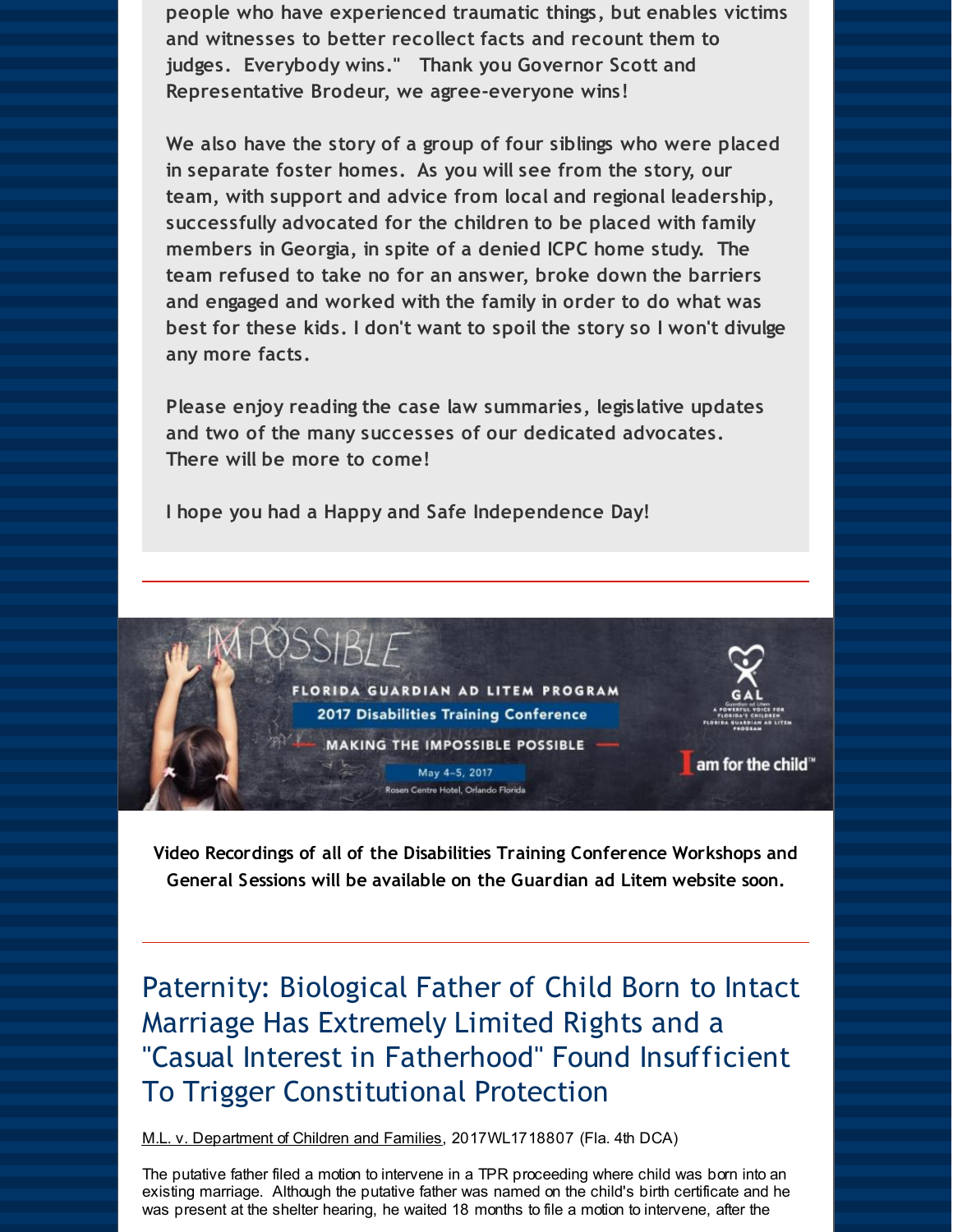Department already filed a TPR petition against the mother and her husband, the legal father. The putative father had not obtained DNA testing. The Fourth DCA held that putative father may seek to establish paternity, but to gain constitutional protection of parental rights, he must act quickly and demonstrate "a full commitment to the responsibilities of parenthood by coming forward to participate in raising his child." Because the putative father's "casual interest in fatherhood" was insufficient to trigger constitutional protection, the trial court did not abuse its discretion in denying his motion to intervene.

**Practice Tip:** In order to expedite permanency for children in the dependency system, it is incumbent upon all parties to address issues of paternity as early in the process as possible.

**Read the [Opinion](http://r20.rs6.net/tn.jsp?f=001dQbb5pdB1m-Cxgmhr56llqoU1sw0l5VSOdIUXNcotLxhgw9K2Vas1t2TrU7gmgP7c2F0iKDdhwIPRABrzLAMJS2yxR3ircigPOt0Ta63uPJ0LGVU9Tj3deZCeik6VC4k3h_EwWfu45QtfoXtTJRqVxxCI5RyhOIEoFgKg_TV8pGMMFSLIHYL0SKR0WQf-xhUEkdPXWoj-5Hjjb7fStV6lZztZH50aSYI9CO9Q9z0wICTjKx4vt37XQ==&c=&ch=)**

### ICPC: Juvenile Court Not Authorized to Relinquish Jurisdiction over Children Prior to Complying with ICPC Home Study Requirement

State Department of Children and Families v. M.A., 215 So.3d 1276 (2017)

The children were adjudicated dependent and placed with the maternal grandmother. The father was not a party to the dependency action. In seeking to obtain custody of his children and relocate them to his home in Indiana, the father requested a home study of his residence in Indiana. Following Department's two failed attempts to obtain the ICPC home study and approval from Indiana officials and upon father's assertion that the difficulty in gaining approval from Indiana was due to coordination and communication problems rather than problems with his home, the court dismissed the dependency action as to the children without retaining jurisdiction. Department appealed.

The First DCA held the circuit court committed error in dismissing the dependency proceedings, thereby making a de facto placement with the out-of-state father. The trial court was not authorized to relinquish its jurisdiction without complying with the ICPC study and positive report from Indiana officials. Additionally, even without the ICPC requirement, section 39.522(1), required compliance with "the home study criteria," and that requirement had not been met.

**Practice Tip:** ICPC requirements can be challenging and frustrating but must be adhered to in all applicable cases-placement without the required home study is reversible error, which delays permanency and could result in lost placement opportunities. However, as the Court noted, if the children are already in an out of state placement, case law does not require that the children be removed from the out of state placement pending the completion of the ICPC process, if it is in their best interest to remain in that placement.

**Read the [Opinion](http://r20.rs6.net/tn.jsp?f=001dQbb5pdB1m-Cxgmhr56llqoU1sw0l5VSOdIUXNcotLxhgw9K2Vas1t2TrU7gmgP7smzJREnJgGXfH8ygg96Hm6d4VwMSoRIAAV682Raa4xPzWWT4rdC8LKAkQoFRhOrM4nI8A9aDj6_uYmw4-BtxJyISYVAHCMUdDX5P6i6cCS_URCA1PC8LgTTlFq6UXZuO2gSF-5WjJxxa0jDOnU9p-5F3qXtG80QZCsBzgc15GVXV5ZXKv4N9Vw==&c=&ch=)**

Statute Of Limitations For Negligence Claims: Appointment of GAL in Dependency Case Should Not Extinguish Children's Causes of Action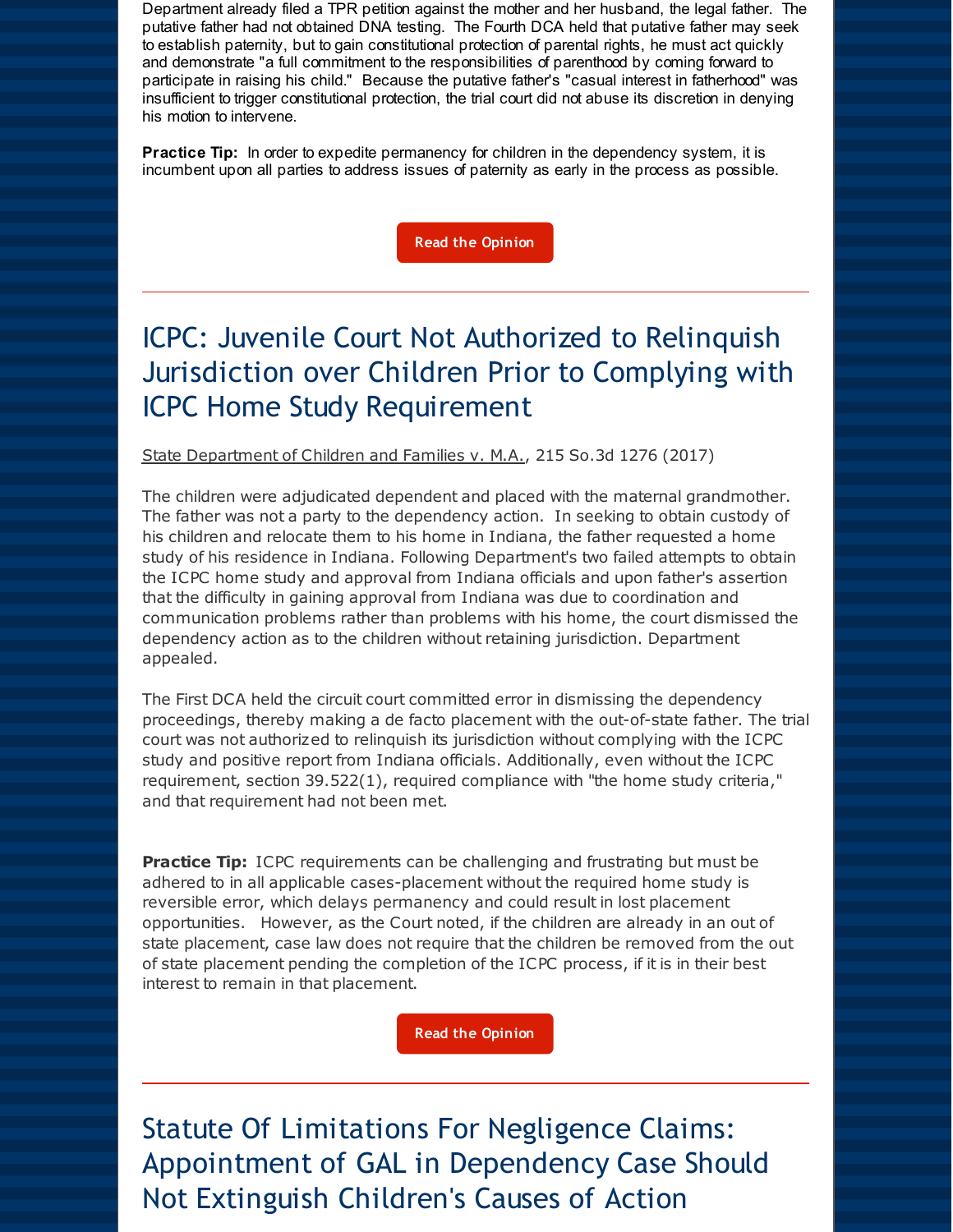#### D.H. by and through R.H. v. Adept Community Services, Inc., 2017 WL 1277741 (Fla. 2d DCA)

The children were born to a developmentally disabled mother. The mother received inhome support under a Medicaid program. The services were intended to help her live on her own and care for the children. The services failed to meet their objectives and the children were found dependent and placed with their maternal grandparents. After the mother failed to comply with her case plan, the court appointed the grandparents as permanent guardians for the children.

Three and a half years after entry of the permanent guardianship, the grandparents filed a claim of negligence against the mother's in-home support providers claiming they knew the mother required 24 hour assistance to safely care for the children but allowed her to be alone with them. The mother's lack of appropriate care caused the physical, mental and emotional injuries to the children.

The Defendants' motion for summary judgment was granted because the lawsuit was initiated outside the four year statute of limitations and the grandparents appealed. The Second DCA affirmed the summary judgement in favor of the Defendant's based on the following.

The Second DCA examined two questions to determine whether the suit was timely: 1) whether the claims accrued more than four years before the complaint was filed, and 2) if they accrued earlier, whether the limitation period was tolled. To begin, the court held that the children's cause of action accrued when the last injury to the children occurred. The court held the action was outside of the statute of limitations as the last injury to the

children occurred more than four years before the suit was filed. The court noted that the grandparents could have sued on behalf of the children as next friend, pursuant to Fl.R.Civ.P. 1.210(b), as early as the date the children were sheltered since they were aware at that time of the children's injuries.

Next, the grandparents argued that the statute of limitations was tolled pursuant to section  $95.051(1)(h)$ , F.S., (which provides for tolling during any period of time in which a parent, guardian, or guardian ad litem does not exist, has an interest adverse to the minor or incapacitated person, or is adjudicated to be incapacitated to sue) until they were appointed permanent guardians. They contended that the children's mother had adverse interests to them by virtue of the dependency court proceedings through which her parental rights were in jeopardy and the fact that the twins' negligence claims are based on her inability to care for them; that they had no guardian until the grandparents were appointed; and that the guardian ad litem was unaware of the twins' injuries and therefore did not request services to address those needs. The court held that the fact that the GAL did not know of the injuries was irrelevant to whether the statute applies; the limitations period is not tolled when a GAL exists, except when the GAL has interests adverse to the minor or has been adjudicated incapacitated. As such, tolling in this case was not afforded by the statute.

**PRACTICE TIP:** Although not specifically ruled on in the opinion because the issue was not raised, the concurring opinion stated "The guardian ad litem in this case was appointed by the dependency court to represent the best interests of the twins in the dependency case. The guardian ad litem did not have plenary powers over the twins for any other matter. Cf. § 39.820(1), Fla. Stat. (2006) (providing for the guardian ad litem to be appointed to represent the best interests of the child in that proceeding)." The implication is that the appointment of a GAL should not prohibit tolling of the statute of limitations. (Even though this is contrary to the statute) The litigation for GAL in dependency is specific to dependency proceedings.

**Read the [Opinion](http://r20.rs6.net/tn.jsp?f=001dQbb5pdB1m-Cxgmhr56llqoU1sw0l5VSOdIUXNcotLxhgw9K2Vas1r-KUsSM87kW6o8wILCRsqKrU9b-QtEBI_mFs36gNYWoL_2KGjr4brSMRe2o8bmHO0nDOjHxbPSzXAcD7rfuPs8Bx_BR7_xA7EdEt0nUgSS-krIWW2y5NcL0pZt5w6ZNBUc1TpRfZ1XIFNXqoVDs17Ik4MLhmKZIb90tlhxNFqjeqbcto9QMbvYAU_y1ObewjRzIQeY51oAC6js36g0Fo1fAIw_qRC6ile3nNbzvKqwL9NZGhznmIO0=&c=&ch=)**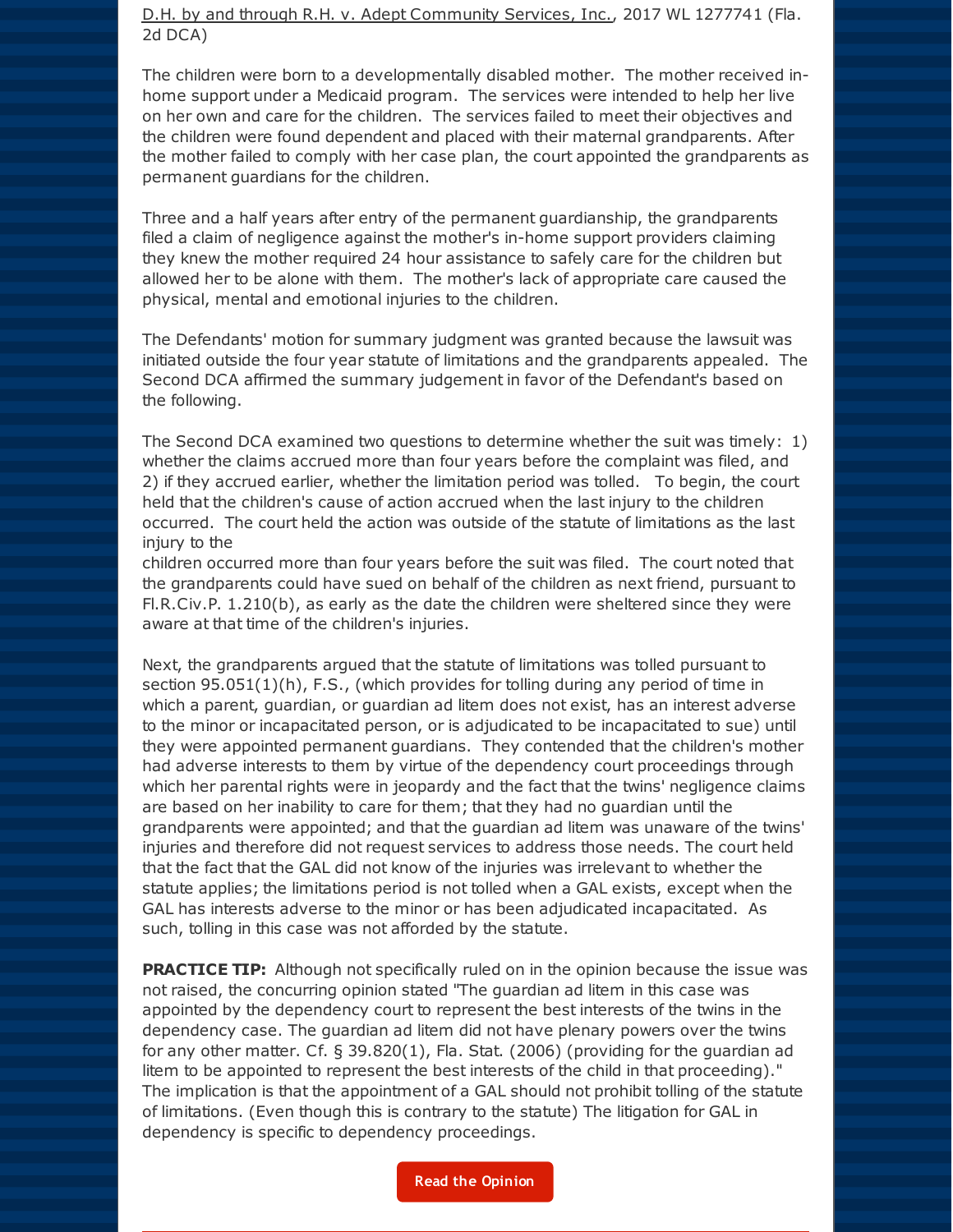### Admission of Evidence: No Abuse of Discretion in Denying Untimely Request for Expert Witness **Testimony**

K.A. v. Department of Children and Families, 2017WL1494002 (Fla. 3d DCA)

The mother appealed from the trial court's order terminating her parental rights. She argued the court erred in denying her right to present expert testimony regarding her psychological issues and returning children to the father, despite alleged domestic violence incidents. The Third DCA affirmed.

On the second day of the TPR trial, the mother sought to call a witness, whom she had never listed, as required by Florida Rule of Juvenile Procedure 8.245(b)(2)(A) and (b) (3). The Department was unaware of the witness's existence or the mother's intent to call the witness. The Department had never spoken with the witness or had an opportunity to depose the witness or to prepare for the proffered testimony.

The Department, the Guardian ad Litem Program, and the attorney ad litem for the child all objected, arguing unfair surprise and prejudice. The trial court agreed and prohibited the mother from calling the witness. Mother appealed and the Third DCA held the trial court did not abuse its discretion, citing S.S. v. Dep't of Children & Fam. Servs., 784 So. 2d 479 (Fla. 4th DCA 2001).

**Read the [Opinion](http://r20.rs6.net/tn.jsp?f=001dQbb5pdB1m-Cxgmhr56llqoU1sw0l5VSOdIUXNcotLxhgw9K2Vas1t2TrU7gmgP7175DeHhK9HRuetlwNr_HLCQ2R7zSBfSmMhY0LhsBv6dSR1OBAz_REXSTgEobf2bEsk8ULqAi-Gg9jaIbWMkkZKkoIE3yo_5mM7G38Loh2EmJw5xtozml4HVKdYbcsOoAmfX7QK-I_DMMtD-p4ofVJw==&c=&ch=)**

Modification of Visitation Order: Requires Proper Notice and a Proof of a Substantial Change in Material Circumstances and that Modification is Required to Protect The Child's Best Interests.

Florida Department of Children and Families, v. P.I., the Mother, and M.H., the Father, 2017 WL 2265372 (Fla. 3d DCA)

At the shelter hearing, the court ordered no contact with the parents based on explicit findings of "egregious physical abuse" by the mother and "failure to protect" by the father. The children were placed in the care of a great aunt. Thereafter, a "dependency petition filing hearing" was held at which the parents were to be served with the petition for dependency, confer with their respective attorneys, and determine if they wished to plead to the petition or try to resolve it at another hearing. The transcript of the hearing showed that the judge acknowledged this was the sole purpose of the hearing, that any denial of the petition was premature as arraignment was set for the following week.

During this pre-arraignment hearing, the parents asked to discuss visitation. The Department objected to addressing the issue of visitation because the hearing was merely to serve the dependency petition, the parents had not filed any motion for modification of visitation, and no notice was provided to DCF that visitation would be challenged. Over the Department's objection, the trial court granted both parents supervised visitation. The Department filed a Petition for Writ of Certiorari asking the appellate court to quash the visitation order.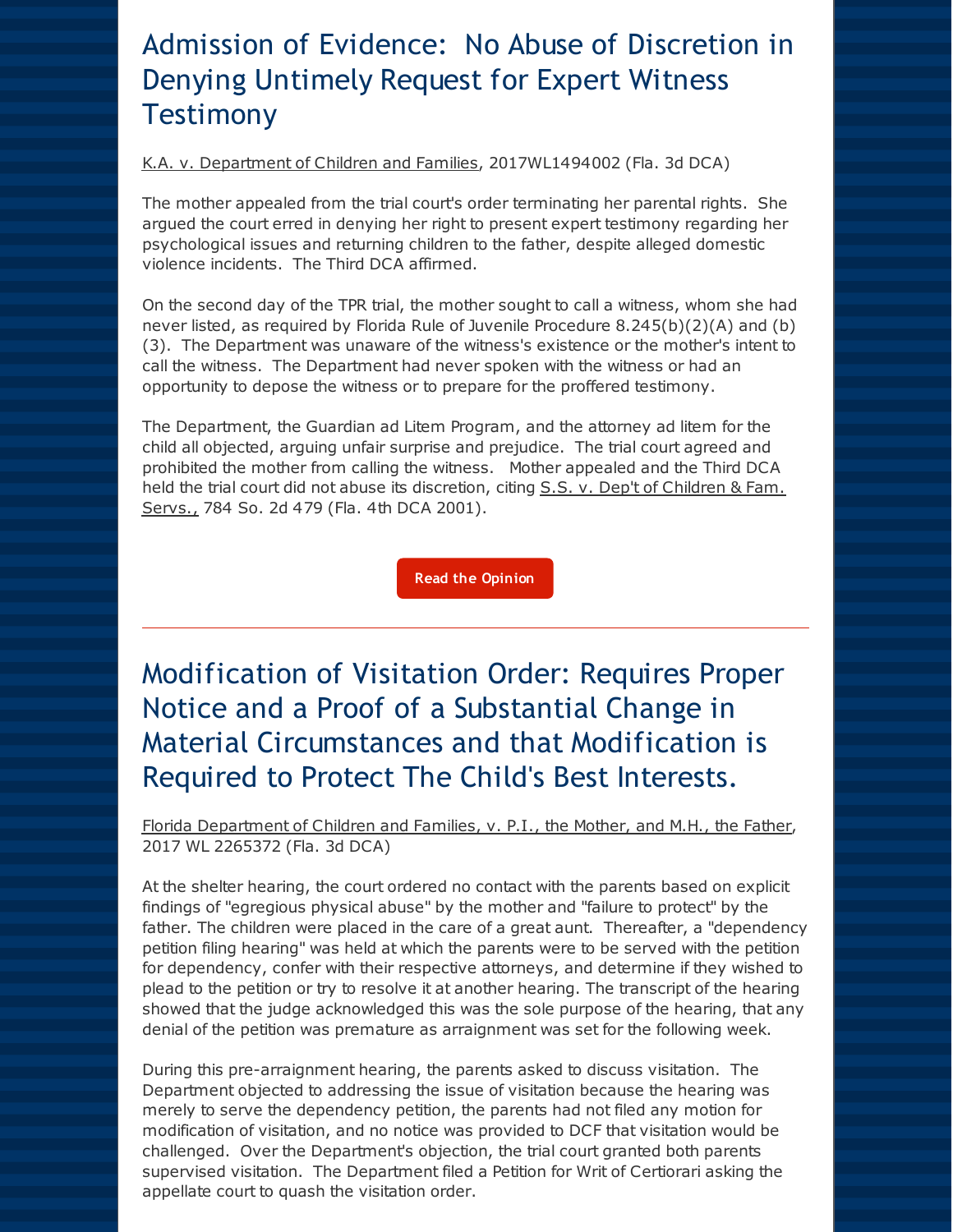In granting the Department's Petition, the Third DCA held that the trial court erred by entertaining modification of visitation without proper notice to DCF, without any proof of substantial change in circumstances in the two weeks since the shelter hearing to justify granting visitation, and without argument that a contravening visitation order would be in the best interests of the children.

**Practice Tip:** In a footnote, the court noted, "In light of the statutory obligations and clear case law on the issue of modification of visitation, it was inappropriate of counsel to tell the judge that "I don't have to file a motion for every little thing," in response to DCF's objection that it had not been properly noticed.

**Read the [Opinion](http://r20.rs6.net/tn.jsp?f=001dQbb5pdB1m-Cxgmhr56llqoU1sw0l5VSOdIUXNcotLxhgw9K2Vas1t2TrU7gmgP7Q-AFecBkRgR9SkkFdypIkihOa18cTFTssIUyCqsgtQWgLCm61yaNFM3dIaoWZw9DWi8RYNXW4d_W1b-sf5uEhmZhSvMQFyB0ZP3DH6Q79-UjxBOMQ0I7cht6U35oH0C-qkeDAXr2L9guLG2Ob4BwWw==&c=&ch=)**

### Trial Court Order Remanded for Additional Findings

L.J. a/k/a/ M.L. v. Department of Children and Families, 2017 WL 2605106 (Fla 5th DCA)

The trial court entered a final judgment terminating Father's parental rights to his child, A.J., on the basis that father had rights to two other children terminated. The trial court's order included findings as to each statutory factor under section 39.806(1), discussed A.J.'s manifest best interests, and explained that termination was the least restrictive means of protecting A.J. from harm. Father appealed the order, raising only the argument that the trial court improperly failed to include a finding that reunification posed a substantial risk of harm to A.J.

The Fifth DCA affirmed the trial court's finding that the evidence warranted termination of father's parental rights but remanded for the trial court to include findings concerning whether reunification posed a substantial risk of harm to the child. The Court explained that although section 39.806(1)(i) of the Florida Statutes provides that a trial court may terminate parental rights where the parental rights of the parent to a sibling of the child have been involuntarily terminated, in order to pass constitutional muster, the Department must also establish that reunification would be a substantial risk to the child and that termination is the least restrictive way to protect the child.

**Practice Tip:** The trial court must make specific findings addressing all relevant factors necessary for termination of parental rights. Failure to do so, requires remand for a proper order and necessarily delays permanency for the child.

**Read the [Opinion](http://r20.rs6.net/tn.jsp?f=001dQbb5pdB1m-Cxgmhr56llqoU1sw0l5VSOdIUXNcotLxhgw9K2Vas1t2TrU7gmgP7Z0fJaPV98CFOQyYXesBlpz9Z_SqImY9JkKVEEzpoQ0Uy0BxnOjcSSSHzi1RdDIy4ndA39IORuFyeASMVkGfIzwosC7H5hQIM1JGgI-sGo0sJuJWaLWGy38YadL1eiHRYHgIOovGz3gvy4oD7LRmb9hA3vSfTnVGQLW0vlWQT7w0=&c=&ch=)**

### Added Training to GuardianadLitem.org

Availble on the Florida Statewide Guardian ad Litem website now are the following new additions:

**GAL Ethics Training Scenario**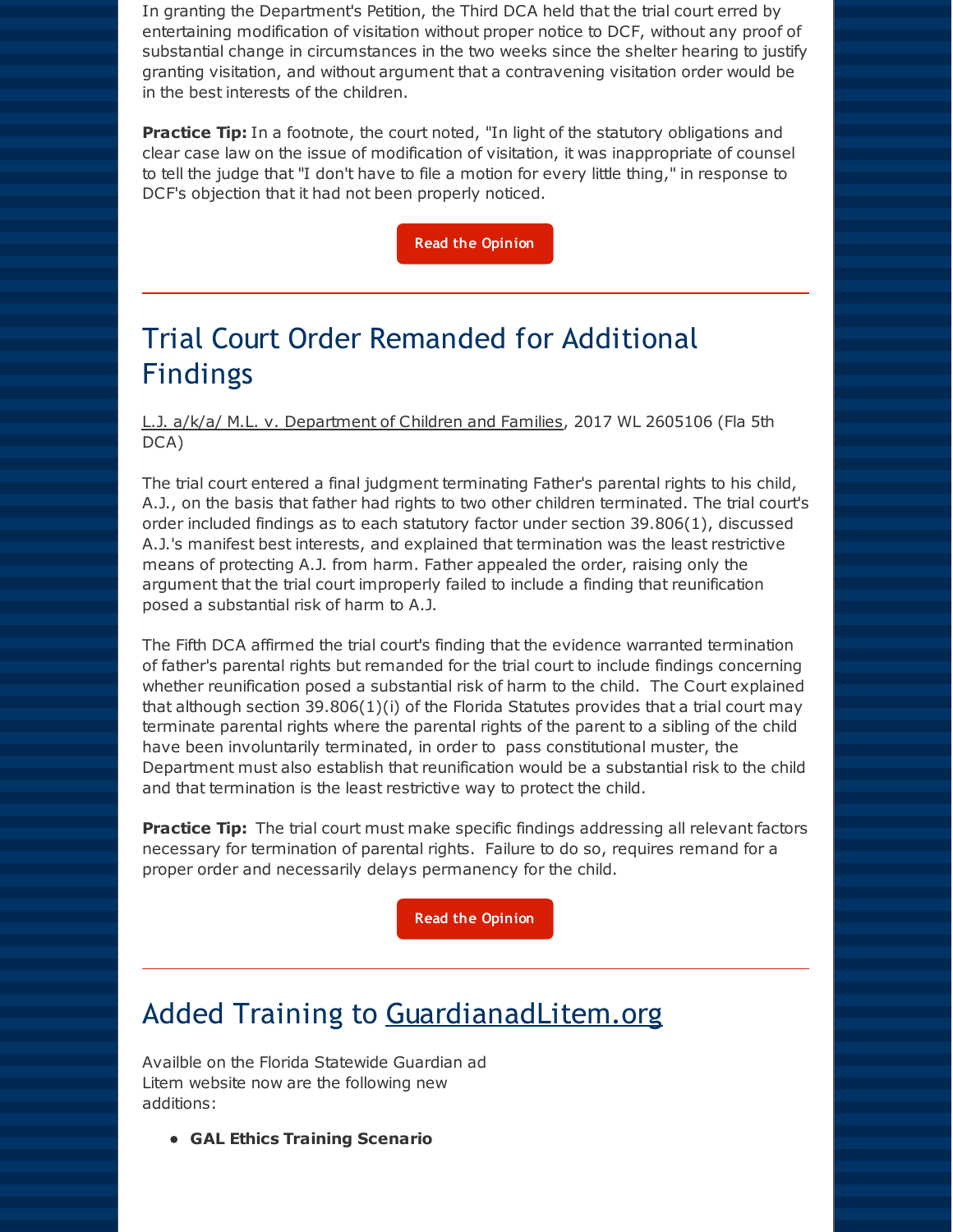

#### Legislative Updates

**CHAPTER 2017-151** makes a number of revisions to current law to improve the care of children in the child welfare system. Most of these changes are recommended by DCF and seek to better ensure child safety. In part, the bill:

- Requires the state to identify a child's father earlier in the legal process to allow for more placement options and family involvement when a child is removed from his or her family by DCF.
- Allows DCF to return an abused or neglected child to his or her home with an inhome safety plan when the conditions that caused the child to be removed are resolved rather than when the parents have substantially completed their case plan.
- Requires DCF to consider the safety of any new children added to the home of a family after a child abuse investigation has begun.
- Requires a parent to be assessed for substance abuse and complete treatment when there is evidence of harm to a child as a result of substance abuse.
- Allows DCF to terminate parental rights when a child has been placed in out-ofhome care in any jurisdiction three or more times.
- Requires DCF to develop, in collaboration with the Florida Institute for Child Welfare, service providers, and other community stakeholders, a statewide quality accountability system for providers of residential group care that promotes high quality in services and accommodations. CBCs must implement the quality accountability system by July 1, 2022. DCF must submit a report to the Governor and Legislature on October 1, 2017, and by October 1 of each year thereafter.
- Requires DCF to convene a workgroup on increasing the number of high-quality foster homes and report to the Governor and Legislature by November 15, 2017.
- Allows the dependency court to order a case plan with a permanency goal of "maintain and strengthen" in the child's home by adding "maintain and strengthen" to the list of permanency options that a court may order and revises the definition of "permanency goal" by removing language duplicated in substantive law.
- Extends the jurisdiction of the dependency court over young adults with a disability until the age of 22, requires that a child's transition plan must be approved by the court before a child's 18th birthday regardless of whether the child is leaving care at 18 and requires that the transition plan must be attached to the case plan and updated before each judicial review.
- Requires the appropriate CBC or subcontracted agency to establish a multidisciplinary team to determine appropriate placement of a child after gathering customized data and information on the child.
- Requires DCF to collect data on out-of-home placements, post the data on its website, and update the website twice a year.
- Establishes a shared family care residential services pilot program to facilitate the temporary placement of substance-exposed newborns and their families in the home of trained volunteer families for the purpose of mentoring and receiving treatment and services.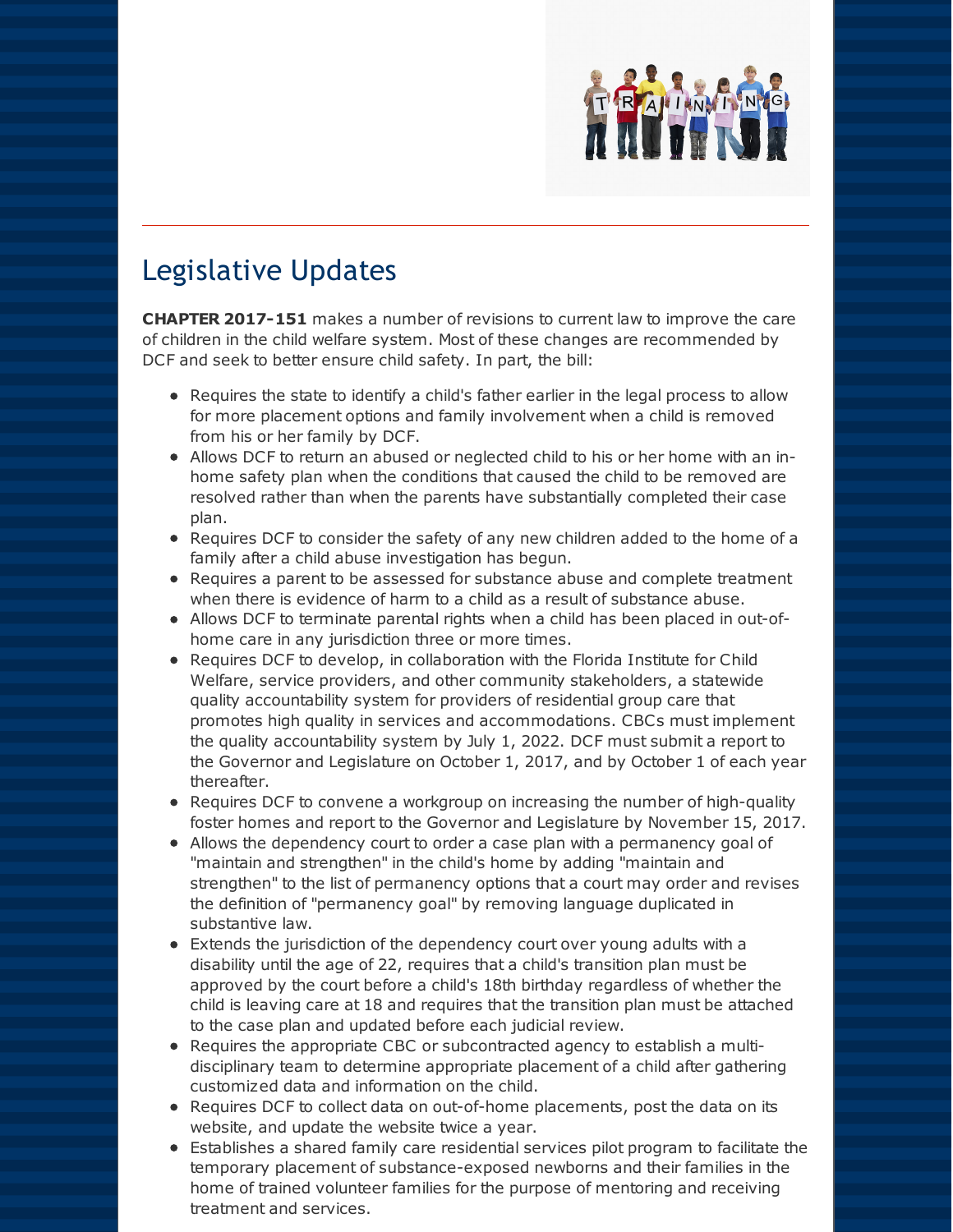Makes additional changes such as prohibiting payments under the Relative Caregiver Program when the parent is living with the relative along with the dependent child, allowing the release of medical records by hospitals and physicians for child abuse cases, and using child abuse records to screen employees of group homes for foster children.

**Summary prepared by:** Children, Families, and Elder Affairs Committee (CF). HB 1121 - Chapter No. 2017-151, takes effect July 1, 2017, except for the provisions relating to the assessment of a child removed from his or her home and placed in outof-home care, which takes effect January 1, 2018.

Note: only provisions related to Chapter 39, Fla. Stat. 2017 are included here.

#### **Highlights**

#### **Family Matters**

This is the story of Jashawn, Kamren, Thomas and Lacy, ages 14, 10, 9 and 6 years old respectively and their tenacious Guardian ad Litem team, whose commitment to these children is unwavering. These children came into care in Feb 2013 due to the mother's mental health and substance abuse issues. The fathers had abandoned the children. The parents' rights were terminated in June 2015.

The children were placed in foster care, but were not placed together. Thomas was in a specialized therapeutic group home, Kamren and Lacy were in a shelter together and Jashawn was in a group home. Their only hope of a permanent placement was with the paternal grandmother of 3 of the children, but she resided in Georgia. The Agency and Department were unsure about placement with the PGM, stating that she had previously changed her mind. However, after speaking with the PGM, the GAL advocacy team realized that she was steadfast in her drive to obtain custody but that there had been many miscommunications between the paternal family in Georgia and the caseworkers assigned to the case in Miami. The PGM also explained that she had a relationship with them as the children lived with her when she resided in Florida. Based on this, the GAL program advocated for a home study on the PGM and was successful in having the court order an ICPC; however, the ICPC on the PGM was negative due to financial reasons. The negative home study led to a team meeting, with the assigned attorney (Meliza Frias), Lead Attorney (Sharon Hornett), Supervising Attorney (Susan Somers), and our then Regional Counsel (Kanisha Taylor). We then contacted the ICPC personnel in Florida who were able to push Georgia for reconsideration. This again returned a negative ICPC as Georgia refused to consider the adoption subsidy the children would receive and again refused to approve the home.

By this time, the judge had also taken an interest in these children and together we made sure that each child's birthday was recognized and celebrated with cake and presents. During one of those meetings, Ms. Taylor suggested we contact our local CASA program in Georgia to conduct a visit in the home and be able to obtain more information on the family. In May 2016, CASA went out and completed a thorough Home Assessment on the PGM who resided with her daughter and granddaughter. They had no concerns with the placement and found the PGM to be a warm and caring person who genuinely wanted to assume responsibility for the well-being of her grandchildren.

With this assessment, the Court and all the parties were much more inclined to grant visits to Georgia for the children. The Agency paid to transport the children to Georgia and for the first time in many years they spent the holidays together as a family. They visited for summer, for Thanksgiving, for Christmas, for Spring Break. But still, there was the arduous process of getting an approved Home Study on the PGM. To accomplish the final goal and get these children home for good, we held a meeting with our entire team and also the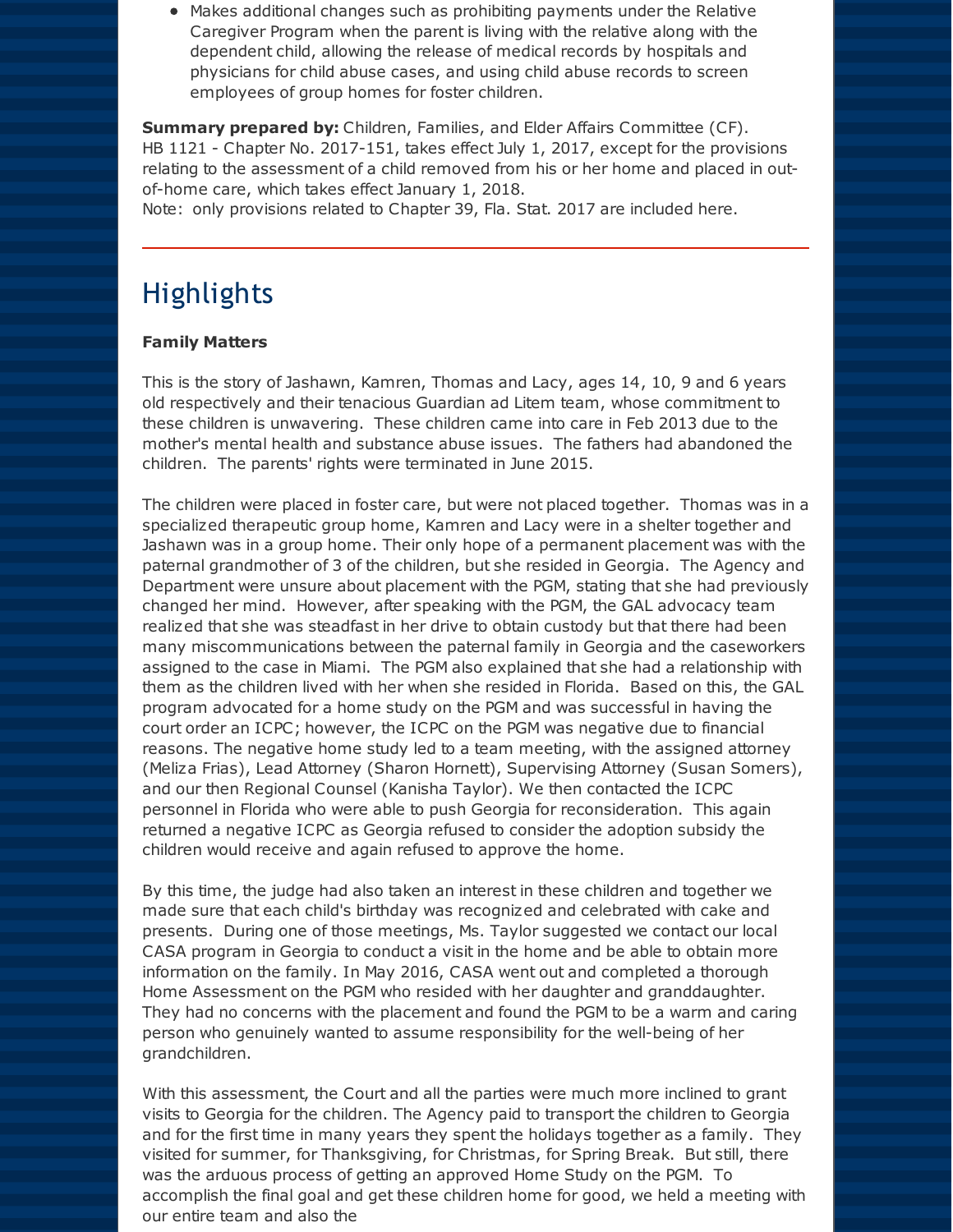Department. Following that meeting the Department decided to hire and procure a private agency to complete the Home Study. After numerous conference calls with the private agency and the PGM, a positive Home Study was completed and filed with the court on March 6, 2017. On March 23, 2017, through the untiring efforts of the GAL team, and conjunction with the Department and the Agency, these children flew to live with their grandmother and the adoption was completed.

*"This case will forever remind me that teamwork is the key to our success. When great minds come together we can reach the impossible by having the willingness to think outside the box and the determination to persevere for the best interest of the children, no matter the odds. Congratulations to the entire team that worked on this case, I feel honored to have been a part of it!"* - Meliza Frias, Child's Best Interest Attorney

#### **Justice's Best Friend**

This is a story about M.B., a nine year old boy whose parents' rights have been terminated. M.B. has been in out of home care for 23 months, during which time he has had 16 placements. He is currently placed in a South Florida behavioral group home, where he has been since April 2017, and he is relatively stable. He is currently separated from all his siblings, however all children are doing well, and should remain in their currents homes.

While M.B. has had several Baker Acts, including one while in his current home, his caregivers reported that he did not have all his medication and they struggled to get his prescriptions filled due to insurance issues. M.B.'s therapist believes that consistency in taking his medications will help M.B. with his behaviors. M.B.'s current group home has not asked for him to be moved, and instead, wishes to keep working with him. The group home is providing therapy, and is willing to provide trauma related therapy services.

However, M.B. was evaluated and found suitable for residential treatment in April, 2017 (He was also found suitable in August 2015, but stabilized and remained in the community for one year.) The GAL team was opposed to residential treatment for M.B., and instead felt he needed to be in a stable home, possibly a therapeutic home, that works on the reasons why he has triggers and behavior issues. He has a significant trauma history and has flashbacks to the abuse. The GAL recommended that M.B. remain in his current behavioral group home, where he is experiencing normalcy by attending outings, attending school and building social relationships.

A contested hearing on the Motion for Residential Treatment was held, and the child was brought from South Florida for the hearing. GAL strongly opposed the Motion. To ease the child's anxiety, the GAL Office made arrangements for a therapy dog, a beautiful Harlequin Great Dane, to be present with M.B. at the hearing. The therapy dog was a great comfort for the child and helped him get through a really rough hearing.

At the conclusion of the hearing, the Juvenile Judge denied the State's Motion for Placement in Residential Treatment, and the child was ordered to remain in his behavioral group home. This is a great outcome for M.B. and the GAL!

#### **Follow our YouTube Channel**

**The Guardian ad Litem Program has a YouTube channel filled with training videos, PSAs and additional information for Florida's child**